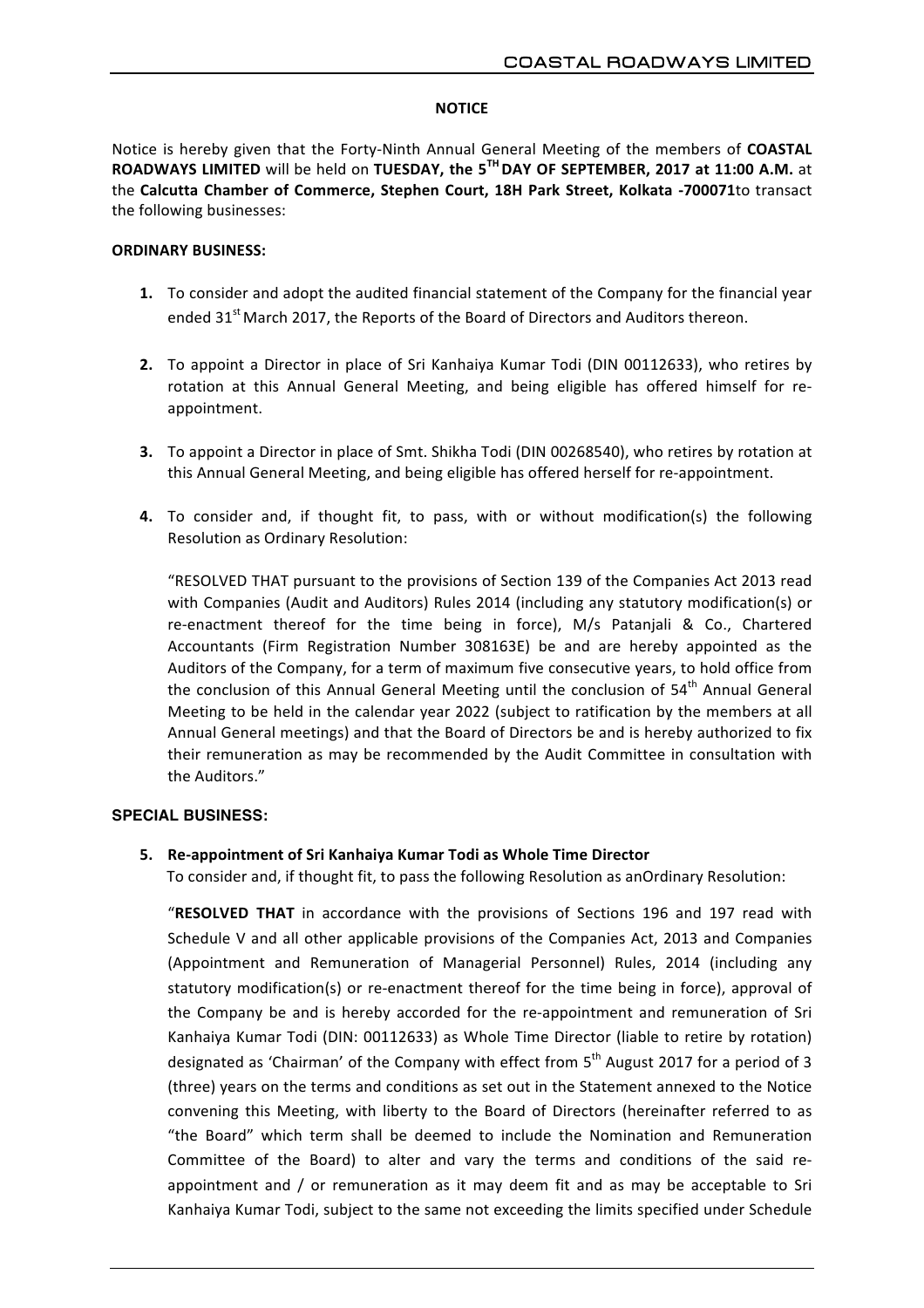V of the Companies Act, 2013 and Rules made thereunder, for the time being in force.

**RESOLVED FURTHER THAT** the Board be and is hereby authorised to do all acts and take all such steps as may be necessary, proper or expedient to give effect to this resolution."

#### **6. Re-appointment of Sri Sushil Kumar Todi as Whole Time Director**

To consider and, if thought fit, to pass the following Resolution as an Ordinary Resolution:

"RESOLVED THAT in accordance with the provisions of Sections 196, 197 and 203 read with Schedule V and all other applicable provisions of the Companies Act, 2013 and Companies (Appointment and Remuneration of Managerial Personnel) Rules, 2014 (including any statutory modification(s) or re-enactment thereof for the time being in force), approval of the Company be and is hereby accorded for the re-appointment and remuneration of Sri Sushil Kumar Todi (DIN 00309839) as Whole-time Director (liable to retire by rotation) of the Company, with effect from  $5<sup>th</sup>$  August 2017 for a period of 3 (three) years on the terms and conditions as set out in the Statement annexed to the Notice convening this Meeting, with liberty to the Board of Directors (hereinafter referred to as "the Board" which term shall be deemed to include the Nomination and Remuneration Committee of the Board) to alter and vary the terms and conditions of the said re-appointment and / or remuneration as it may deem fit and as may be acceptable to Sri Sushil Kumar Todi, subject to the same not exceeding the limits specified under Schedule V of the Companies Act, 2013 and Rules made thereunder, for the time being in force.

**RESOLVED FURTHER THAT** the Board be and is hereby authorised to do all acts and takeall such steps as may be necessary, proper or expedient to give effect to this resolution."

#### **7. Re-appointment of Sri Ashok Kumar Todi as Whole Time Director**

To consider and, if thought fit, to pass the following Resolution as an Ordinary Resolution:

"RESOLVED THAT in accordance with the provisions of Sections 196, 197 and 203 read with Schedule V and all other applicable provisions of the Companies Act, 2013 and Companies (Appointment and Remuneration of Managerial Personnel) Rules, 2014 (including any statutory modification(s) or re-enactment thereof for the time being in force), approval of the Company be and is hereby accorded for the re-appointment and remuneration of Sri Ashok Kumar Todi (DIN 00309721) as Whole-time Director (liable to retire by rotation) of the Company, with effect from  $5<sup>th</sup>$  August 2017 for a period of 3 (three) years on the terms and conditions as set out in the Statement annexed to the Notice convening this Meeting, with liberty to the Board of Directors (hereinafter referred to as "the Board" which term shall be deemed to include the Nomination and Remuneration Committee of the Board) to alter and vary the terms and conditions of the said re-appointment and / or remuneration as it may deem fit and as may be acceptable to Sri Ashok Kumar Todi, subject to the same not exceeding the limits specified under Schedule V of the Companies Act, 2013 and Rules made thereunder, for the time being in force.

**RESOLVED FURTHER THAT** the Board be and is hereby authorised to do all acts and take all such steps as may be necessary, proper or expedient to give effect to this resolution."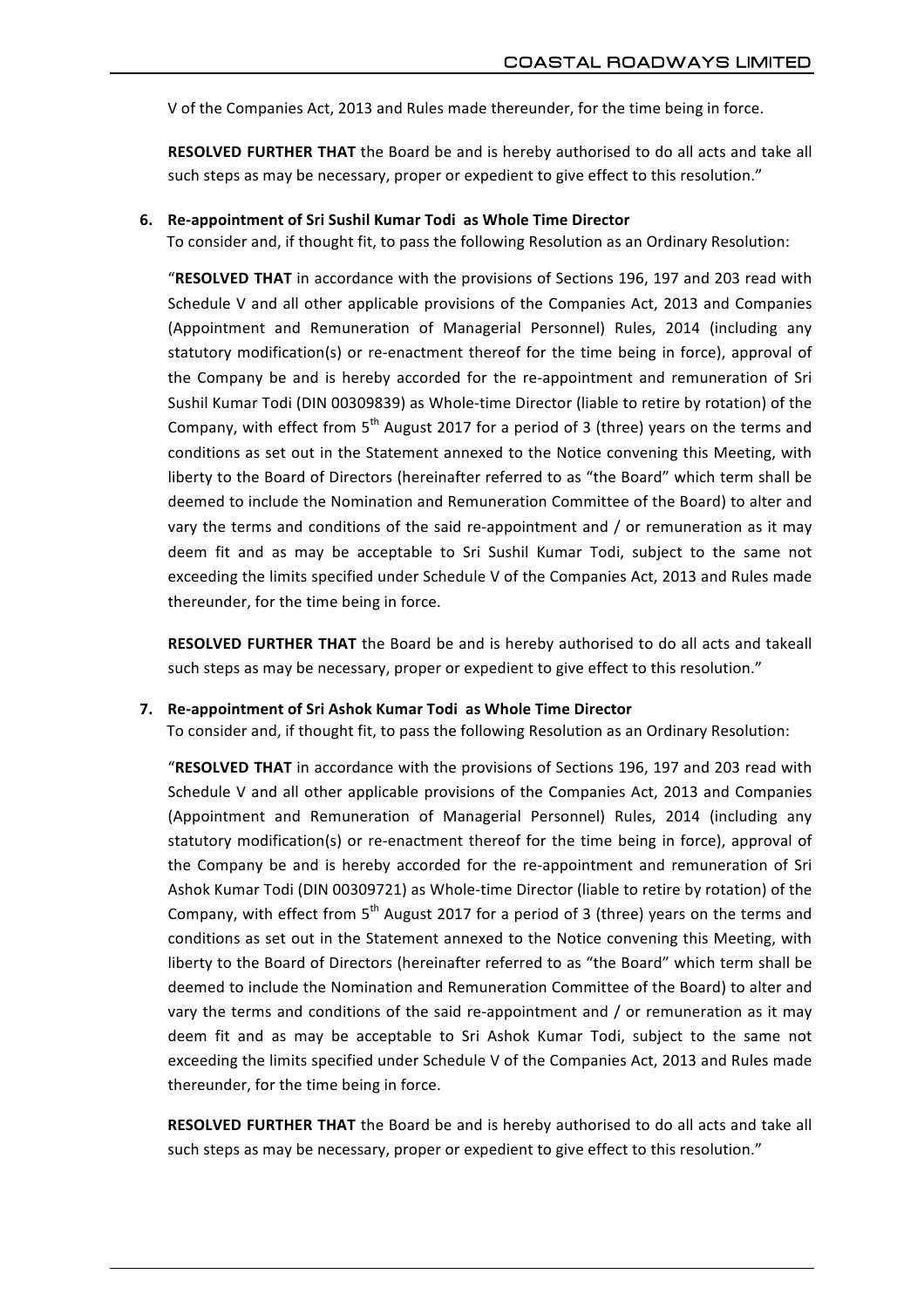# **8. Appointment of Sri Udit Todi as Managing Director**

To consider and, if thought fit, to pass the following Resolution as an Ordinary Resolution:

"RESOLVED THAT in accordance with the provisions of Sections 196, 197 and 203 read with Schedule V and all other applicable provisions of the Companies Act, 2013 and Companies (Appointment and Remuneration of Managerial Personnel) Rules, 2014 (including any statutory modification(s) or re-enactment thereof for the time being in force), approval of the Company be and is hereby accorded for the appointment and remuneration of Sri Udit Todi (DIN: 00268484) as Managing Director (liable to retire by rotation) designated as 'Managing Director & Chief Executive Officer (CEO)' of the Company, for a period of 3 (three) years, with effect from  $29^{th}$  May 2017 to  $28^{th}$  May 2020, on the terms and conditions as set out in the Statement annexed to the Notice convening this Meeting, with liberty to the Board of Directors (hereinafter referred to as "the Board" which term shall be deemed to include the Nomination and Remuneration Committee of the Board) to alter and vary the terms and conditions of the said re-appointment and / or remuneration as it may deem fit and as may be acceptable to Sri Udit Todi, subject to the same not exceeding the limits specified under Schedule V of the Companies Act, 2013 and Rules made thereunder, for the time being in force.

### **9. Appointment of Sri Raja Saraogi as Director**

To consider and, if thought fit, to pass the following Resolution as an Ordinary Resolution:

"RESOLVED THAT pursuant to the provisions of Section(s) 152, 161 and other applicable provisions, if any, of the Companies Act, 2013 ('the Act') and the Companies (Appointment and Qualification of Directors) Rules, 2014 (including any statutory modification(s) or reenactment thereof, for the time being in force to any of the forgoing), Sri Raja Saraogi (DIN 00271334), who was appointed as an Additional Director by the Board of Directors of the Company wef 29<sup>th</sup> May 2017 and who holds office up to the date of this Annual General Meeting and in respect of whom the Company has received a notice in writing under Section 160 of the Act from a member proposing his candidature for the office of Director of the Company, be and is hereby appointed as a Director of the Company."

### 10. **Appointment of Sri Raja Saraogi** as Whole Time Director

To consider and, if thought fit, to pass the following Resolution as an Ordinary Resolution:

"RESOLVED THAT in accordance with the provisions of Sections 196, 197 and 203 read with Schedule V and all other applicable provisions of the Companies Act, 2013 and Companies (Appointment and Remuneration of Managerial Personnel) Rules, 2014 (including any statutory modification(s) or re-enactment thereof for the time being in force), approval of the Company be and is hereby accorded for the appointment and remuneration of Sri Raja Saraogi (DIN:00271334) as Whole-time Director (not liable to retire by rotation) designated as 'Whole Time Director & Chief Financial Officer (CFO)' of the Company, for a period of 3 (three) years with effect from 29<sup>th</sup> May 2017 to 28<sup>th</sup> May 2020, on the terms and conditions as set out in the Statement annexed to the Notice convening this Meeting, with liberty to the Board of Directors (hereinafter referred to as "the Board" which term shall be deemed to include the Nomination and Remuneration Committee of the Board) to alter and vary the terms and conditions of the said re-appointment and / or remuneration as it may deem fit and as may be acceptable to Sri Raja Saraogi, subject to the same not exceeding the limits specified under Schedule V of the Companies Act, 2013 and Rules made thereunder, for the time being in force.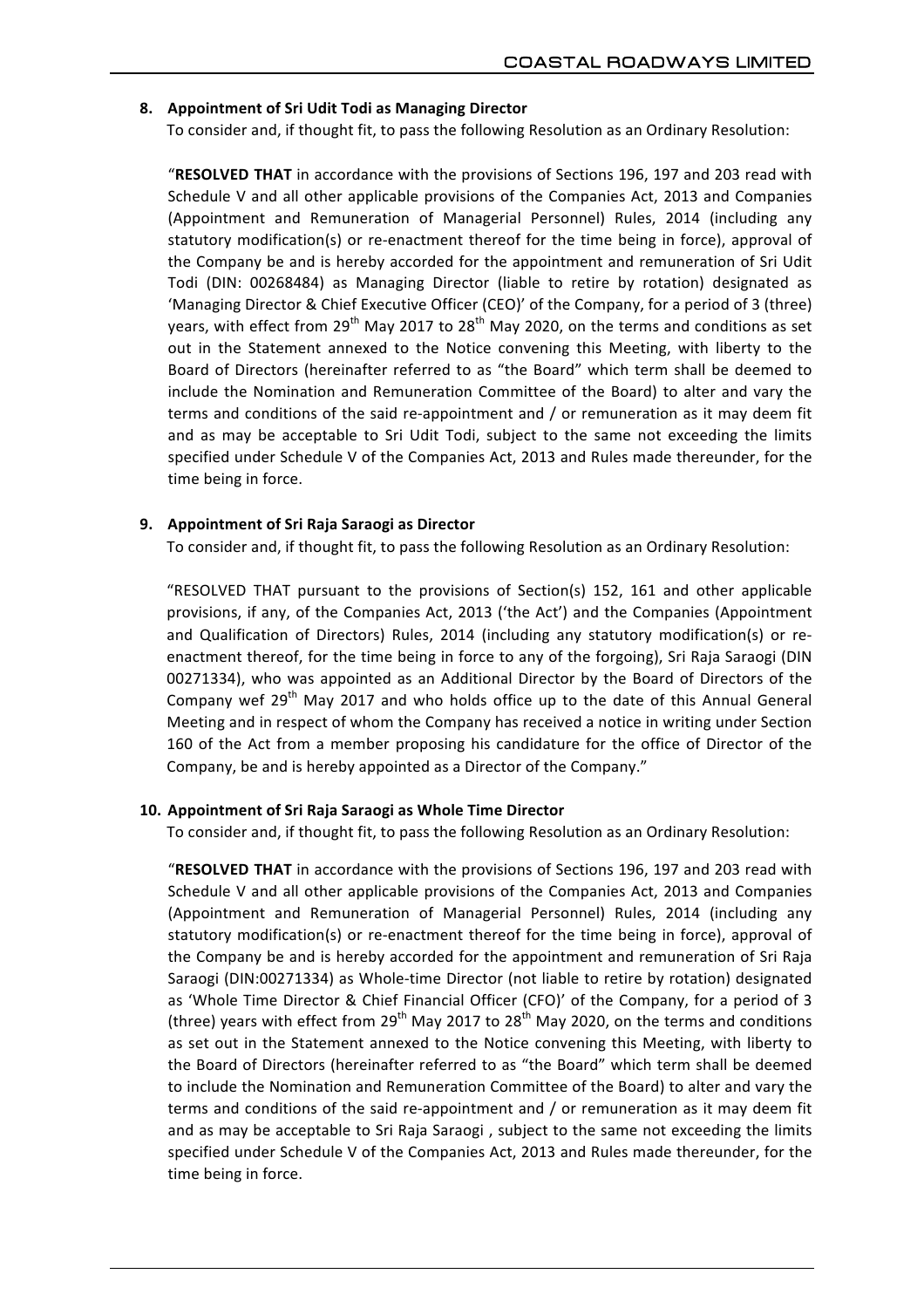**RESOLVED FURTHER THAT** the Board be and is hereby authorised to do all acts and take all such steps as may be necessary, proper or expedient to give effect to this resolution."

*Registered Office: By Order of the Board* 4 Black Burn Lane, **and the actual of the actual of the actual of the actual of the actual of the actual of the actual of the actual of the actual of the actual of the actual of the actual of the actual of the actual of th** Kolkata – 700 012 Company Secretary **CIN: L63090WB1968PLC027373 COASTAL ROADWAYS LIMITED 29th day of May 2017**

#### **NOTES:**

1. A member entitled to attend and vote at the Annual General Meeting (the "Meeting") is entitled to appoint a proxy to attend and vote on a poll instead of himself/herself and the proxy need not be a member of the company. The instrument appointing the proxy should, however, is deposited at the registered office of the company not less than 48 hours before the commencement of the meeting.

A person can act as a proxy on behalf of members not exceeding fifty and holding in the aggregate not more than ten percent of the total share capital of the Company carrying voting rights. A member holding more than ten percent of the total share capital of the Company and carrying voting rights may appoint a single person as proxy and such person shall not act as a proxy for any other person or shareholder.

- 2. Corporate members intending to send their authorized representatives to attend the Meeting are requested to send to the Company a certified true copy of the Board resolution authorizing their representative to attend and vote on their behalf at the Meeting.
- 3. During the period beginning 24 hours before the time fixed for the commencement of the meeting and ending with conclusion of the meeting, a member would be entitled to inspect the proxies lodged at any time during the business hours of the company, provided that not less than three days of the notice in writing is given to the Company.
- 4. Brief resume of Directors including those proposed to be re-appointed, nature of their expertise in specific functional areas, names of companies in which they hold directorships and memberships/chairmanships of board committees, shareholding as stipulated under Regulation 36 of the SEBI (Listing Obligations and Disclosure Requirements)Regulation, 2015 are provided as Annexure of this Notice.
- 5. The Register of Members and Share Transfer Books of the Company will remain closed from Monday,  $24^{th}$  July 2017 to Wednesday,  $26^{th}$  July 2017 (both days inclusive).
- 6. Members are requested to bring their attendance slip along with their copy of Annual Report to the meeting.
- 7. In case of Joint holders attending the Meeting, only such joint holder who is higher in the order of names will be entitled to vote.
- 8. Shareholders who have not yet enchased their dividend warrant(s) relating to the financial year 2009-10, 2010-11 and 2011-12 are therefore, advised to approach the Company for the payment thereof as the same will be transferred to the 'Investor Education and Protection Fund' of the Central Government on 9th September 2017, 17<sup>th</sup> August 2018 and  $26<sup>th</sup>$  August 2019 respectively pursuant to Section 124(5) and 125 of the Companies Act, 2013.
- 9. The Ordinary Shares of the Company are listed Bombay Stock Exchange Limited. The Company confirms that it has paid Annual Listing Fees to the said Exchanges for the year 2017-2018.
- 10. Members holding shares in physical form are requested to notify any change in their address including Pin Code, Bank Mandate, Income Tax Permanent Account Number, etc. to the Company's Registrar & Share Transfer Agent,  $M/s$  S K Infosolutions Pvt Ltd, 34/1A Sudhir Chatterjee Street, Kolkata - 700 006. Members holding shares in dematerialized form are requested to furnish this information to their respective depository participants for updating of the records.
- 11. Members who hold shares in physical Form in multiple folios in identical name or joint holding in the same order of names are requested to send the share certificates to its RTA for consolidating into single folio. The share certificates will be returned to the Members after making requisite changes thereon.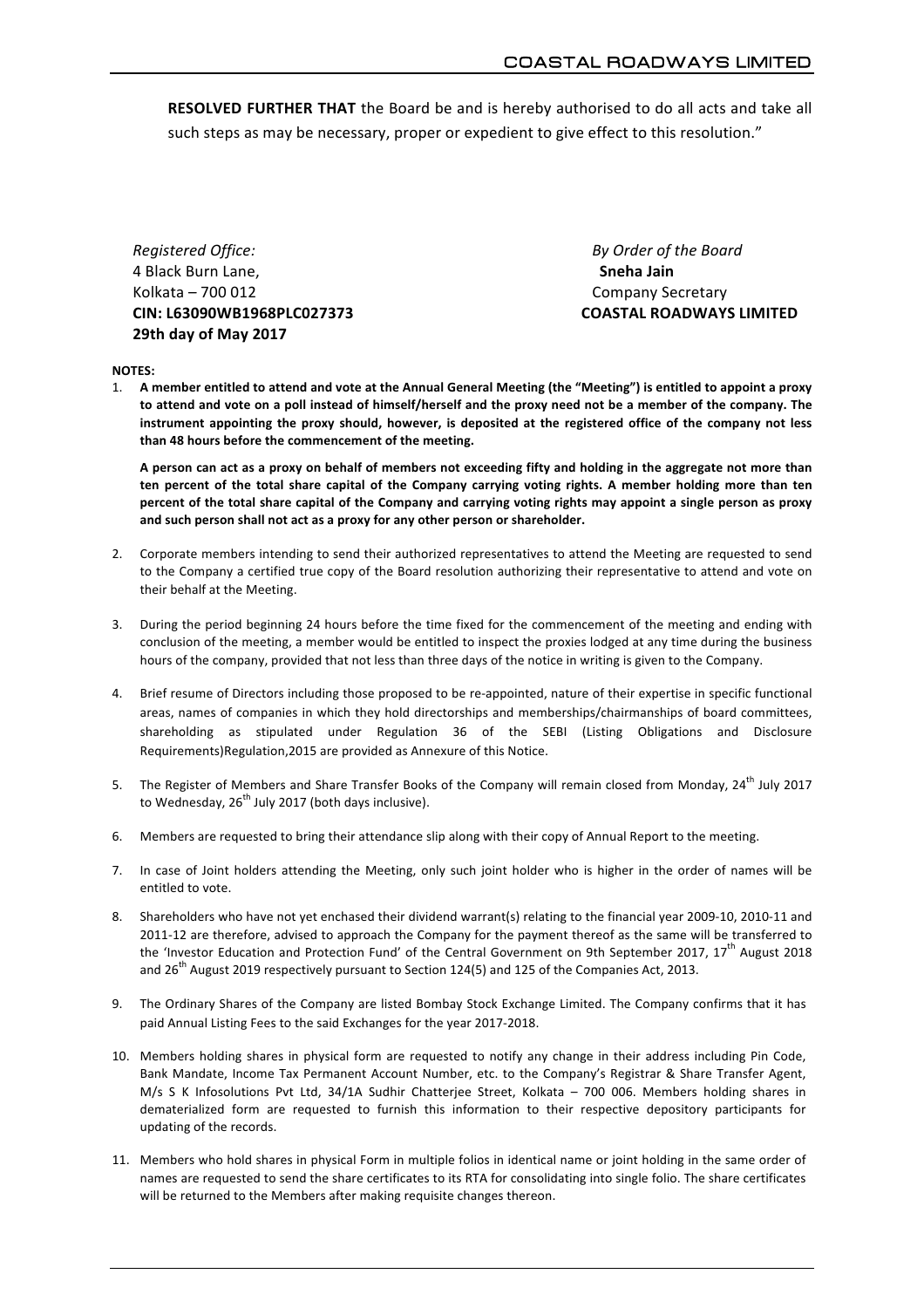- 12. Members holding shares in single name and in physical form are advised to make nomination in respect of their shareholding in the Company. Request may be made to the Company or its RTA for the Nomination Form.
- 13. The SEBI has mandated the submission of PAN by every participant in the security market. Members holding shares in electronic Form /physical Form are therefore, requested to submit their PAN to the Company or its RTA.
- 14. The Securities and Exchange Board of India (SEBI) has made it mandatory for all the Companies to use bank details furnished by the Investors for distributing Dividends or other cash benefits through National Electronic Clearing Services (NECS). In the absence of NECS facility, Companies are required to print the bank details on the payment instrument for distribution of dividend. Members holding shares in physical mode are requested to provide their bank details to the RTA in the NECS Mandate form, which is being sent along with the Annual Report. Whereas, members holding shares in demat mode are requested to record the same with their respective Depository Participant(s).
- 15. Pursuant to Sections 101 and 136 of the Companies Act, 2013, read with the relevant Rules made there under, Companies can serve Annual Reports and other communications through electronic mode to those members who have registered their e-mail address either with the Company or with the Depository. Members who have not yet registered their e-mail address with the Company or their respective Depository are requested to do so.
- 16. All the documents referred to in the accompanying Notice and Statement are open for inspection by the Members at the Registered Office of the Company during normal business hours on all working days including the date of the Annual General Meeting of the Company.
- 17. Members desiring any information about accounts or otherwise, are requested to write to the Company, at least 10 days in advance of the Annual General Meeting, to facilitate compilation thereof.
- 18. The Notice of the 49<sup>th</sup> AGM and instructions for e-voting, along with the Attendance slip and Proxy form, is being sent by electronic mode to all members whose email addresses are registered with the Company/Depository Participant(s), unless a member has requested for a hard copy of the same. For members who have not registered their email addresses, physical copies of the documents are being sent by the permitted mode.

#### 19. **INFORMATION AND OTHER INSTRUCTION RELATING TO REMOTE E-VOTING AND VOTING AT AGM:**

In compliance with Section 108 of the Companies Act 2013, Rule 20 of the Companies (Management and Administration) Rules, 2014, as substituted by Companies (Management and Administration)Amendment, Rules 2015 and Regulation 44 of the SEBI (Listing Obligations and Disclosure Requirements) Regulations, 2015, the Company is providing facility to the members to exercise their votes electronically through the electronic voting service facility arranged by National Securities Depository Limited (NSDL). The Facility for voting, through ballot paper, will also be made available at the AGM and the member attending the AGM who have not already cast their votes by remote evoting shall be able to exercise their right at the AGM through Ballot paper. Members who have cast their votes by remote e-voting prior to the AGM may attend the AGM but shall not be entitled to cast their votes again. Thee-voting details and instructions for e-voting are as under:

- 1. The remote e-voting period commences on  $1^{st}$  September 2017 (9:00 am) and ends on  $4^{th}$  September 2017 (5:00 pm). During this period members' of the Company, holding shares either in physical form or in dematerialized form, as on the cut-off date of 29<sup>th</sup> August 2017, may cast their vote by remote e-voting. The remote e-voting module shall be disabled by NSDL for voting thereafter.
- 2. The process and manner for remote e-voting are as under:
	- A. In case a Member receives an email from NSDL [for members whose email IDs are registered with the Company/Depository Participants(s)] :
		- (i) Open email and open PDF file viz; "remote e-voting.pdf" with your Client ID or Folio No. as password. The said PDF file contains your user ID and password/PIN for remote e-voting. Please note that the password is an initial password. Members already registered with NSDL for e-voting will not receive the PDF and shall use their existing User ID & Password.
		- (ii) Launch internet browser by typing the following URL: https://www.evoting.nsdl.com
		- (iii) Click on Shareholder –Login
		- (iv) Put user ID and password as initial password/PIN noted in step (i) above. Click Login.
		- (v) Password change menu appears. Change the password/PIN with new password of your choice with minimum 8 digits/characters or combination thereof. Note new password. It is strongly recommended not to share your password with any other person and take utmost care to keep your password confidential.
		- (vi) Home page of remote e-voting opens. Click on remote e-voting: Active Voting Cycles.
		- (vii) Select "EVEN" of "Coastal Roadways Limited".
		- (viii) Now you are ready for remote e-voting as Cast Vote page opens.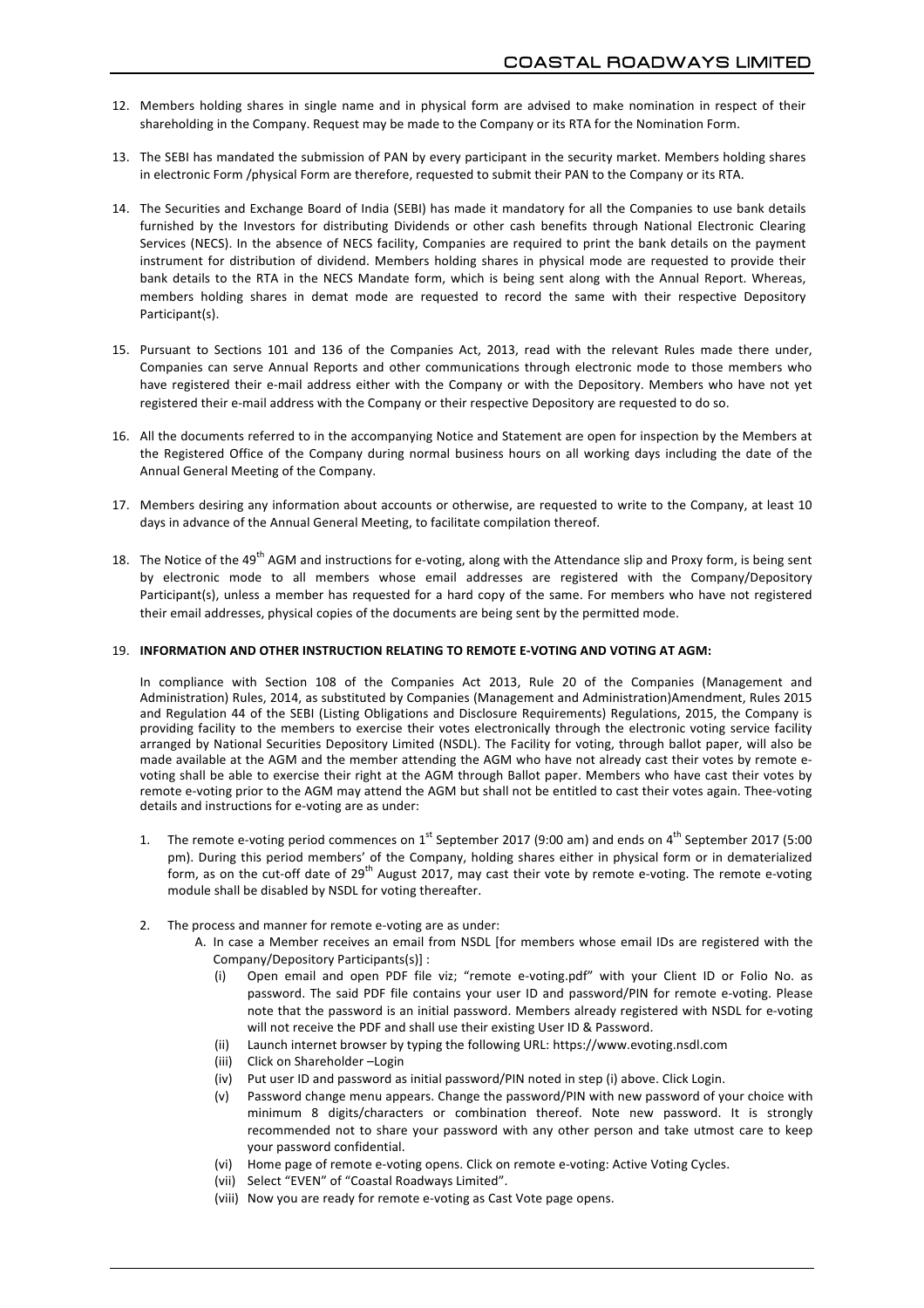- (ix) Cast your vote by selecting appropriate option and click on "Submit" and also "Confirm" when prompted.
- $(x)$  Upon confirmation, the message "Vote cast successfully" will be displayed.
- (xi) Once you have voted on the resolution, you will not be allowed to modify your vote.
- (xii) Institutional shareholders (i.e. other than individuals, HUF, NRI etc.) are required to send scanned copy (PDF/JPG Format) of the relevant Board Resolution/ Authority letter etc. together with attested specimen signature of the duly authorized signatory(ies) who are authorized to vote, to the Scrutinizer through e-mail to dmaa64@yahoo.co.in with a copy marked to evoting@nsdl.co.in.
- B. In case a Member receives physical copy of the Notice of AGM [for members whose email IDs are not registered with the Company/Depository Participants(s) or requesting physical copy] :
	- Initial password is provided at the bottom of the Attendance Slip for the AGM.
	- (ii) Please follow all steps from Sl. No. (ii) to Sl. No. (xii) above, to cast vote.
- 3. In case of any queries, you may refer the Frequently Asked Questions (FAQs) for Members and remote e-voting user manual for Members available at the downloads section ofwww.evoting.nsdl.com or call on toll free no.: 1800-222-990.
- 4. If you are already registered with NSDL for remote e-voting then you can use your existing user ID and password/PIN for casting your vote. If you forgot your password, you can reset your password by using "Forgot User Details/Password" option available on www.evoting.nsdl.com or contact NSDL at the following toll free no.: 1800-222-990.
- 5. You can also update your mobile number and e-mail id in the user profile details of the folio, which may be used for sending future communication(s).
- 6. The voting rights of members shall be in proportion to their shares of the paid up equity share capital of the Company as on the cut-off date of  $29<sup>th</sup>$  August 2017.
- 7. Any person, who acquires shares of the Company and become member of the Company after dispatch of the notice and holding shares as of the cut-off date i.e.  $29^{th}$  August 2017, may obtain the login ID and password by sending a request at evoting@nsdl.co.in or coastalgroup@vsnl.net/skcdilip@gmail.com.
- 8. A person, whose name is recorded in the register of members or in the register of beneficial owners maintained by the depositories as on the cut-off date only shall be entitled to avail the facility of remote e-voting as well as voting at the AGM through ballot paper.
- 9. Mr.Debasish Mukhopadhyay Practicing Company Secretary, C.P. NO.:5323 has been appointed for as the Scrutinizer for providing facility to the members of the Company to scrutinize the voting and remote e-voting process in a fair and transparent manner.
- 10. The Chairman shall, at the AGM, at the end of discussion on the resolutions on which voting is to be held, allow voting with the assistance of scrutinizer, by use of "Ballot Paper" for all those members who are present at the AGM but have not cast their votes by availing the remote e-voting facility.
- 11. The Scrutinizer shall after scrutinizing the votes cast at the meeting though Ballot Paper and through remote evoting will not later than 3 days of conclusion of meeting, make a consolidated scrutinizer's report and submit the same to the Chairman. The results declared alongwith the consolidated scrutinizer's report shall be placed on the website of the company www.coastalroadways.com and on the website of NSDL. The results shall also be immediately forwarded to the BSE Limited, Mumbai.
- 12. Subject to receipt of requisite number of votes, the resolutions shall be deemed to be passed on the date of the meeting i.e. 5<sup>th</sup> September 2017.

### **ANNEXURE TO THE NOTICE**

Statement pursuant to Section 102(1) of the Companies Act, 2013:

#### **Item No.5 to 7**

Sri Kanhaiya Kumar Todi, Sri Sushil Kumar Todi and Sri Ashok Kumar Todi were appointed as Whole Time Directors of the Company by the members at the Annual General Meeting held on 5<sup>th</sup> day of August 2014 for a period of 3 years. The aforesaid Directors are proposed to be re-appointed for a further period of 3 years with effect from 5<sup>th</sup> August 2017 and their remuneration is also proposed for the same period and they shall all be liable to retire by rotation and their respective designations have been set out in the resolutions proposed at item no. 5 to 7 of notice.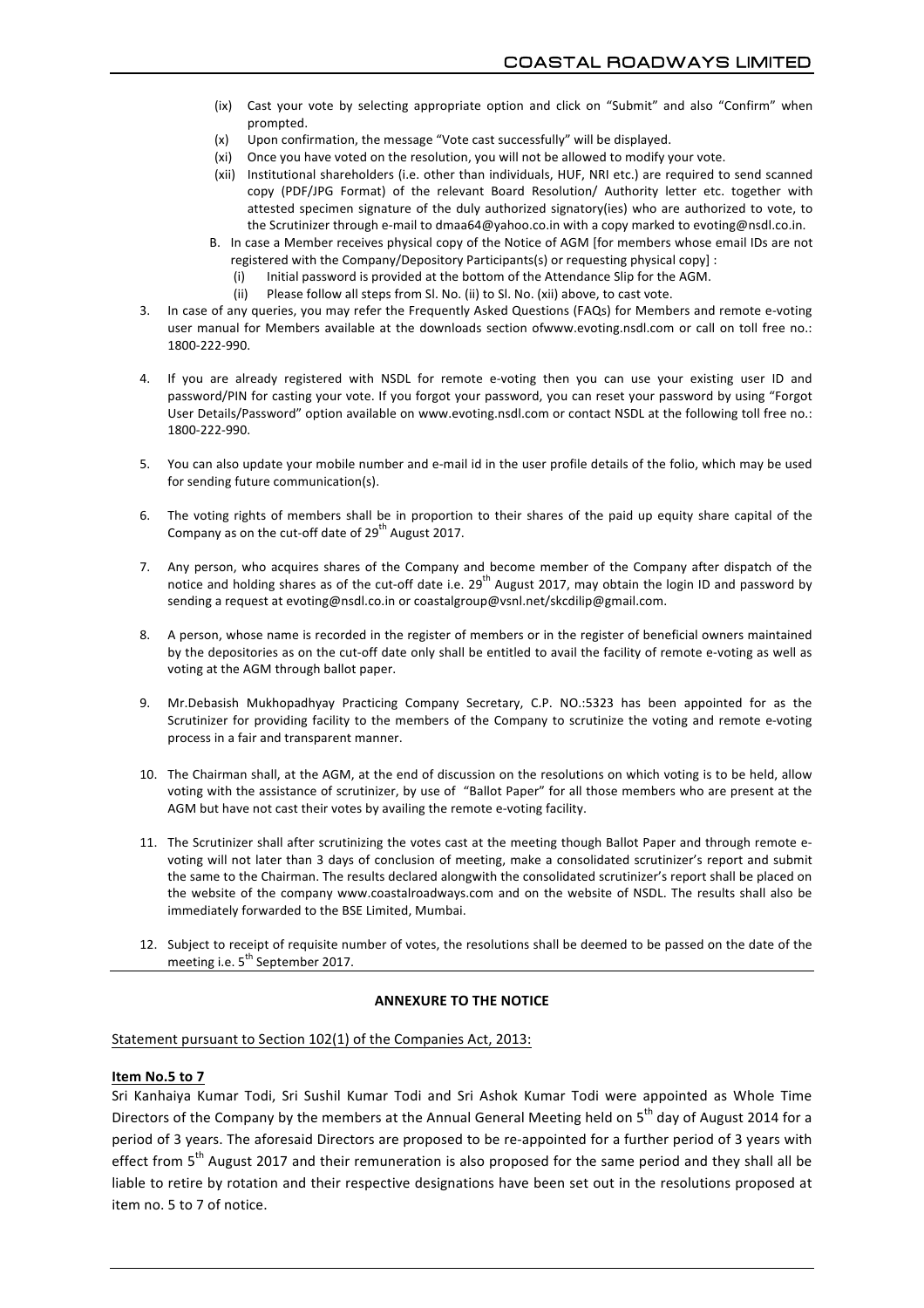The broad terms and conditions of their re-appointment and remuneration payable to them are as follows :

# **1. DUTIES AND RESPONSIBILITIES**:

Sri Kanhaiya Kumar Todi, Sri Sushil Kumar Todi and Sri Ashok Kumar Todi shall subject to the provisions of the Companies Act, 2013 and overall superintendence and control of the Board of Directors of the Company perform such duties and exercise such powers as has been or may from time to time be entrusted to or conferred on them by the Board of Directors of the Company.

| 2. | <b>REMUNERATION:</b> |
|----|----------------------|
|----|----------------------|

Basic Salary (per month)

| <b>Name</b> |                            | Amount     |
|-------------|----------------------------|------------|
|             | 1. Sri Kanhaiya Kumar Todi | ₹ 125000/- |
|             | 2. Sri Sushil Kumar Todi   | ₹ 100000/- |
|             | 3. Sri Ashok Kumar Todi    | ₹ 100000/- |

Subject to such increments as the Board may determine.

### Others

- 1. Housing : The Directors who use the accommodation provided by the company shall pay fair rent of the same to the company as may be determined by the Board.
- 2. Company's contribution to Provident Fund as per Rules of the company.
- 3. Use of car, telephone and other necessary appliances as may be required for company's business.
- 4. Reimbursement of expenses incurred in relation to the business of the company.

# **3. MINIMUM REMUNERATION**:

In the event of absence or inadequacy of profits during their period of service, they shall be entitled to the same Salary and Perquisites as stated hereinabove.

A Statement containing the information, as required under Schedule V Part II of Companies Act, 2013 is given at the end of this Annexure.

The above may be treated as written memorandum setting out the terms of re-appointment of Sri Kanhaiya Kumar Todi, Sri Sushil Kumar Todi and Sri Ashok Kumar Todi under Section 190 of the Act. The Board considers that their association will be beneficial to and in the interest of the Company.

Brief resume of Sri Kanhaiya Kumar Todi, Sri Sushil Kumar Todi and Sri Ashok Kumar Todi, nature of their expertise in specific functional areas and names of companies in which they hold directorships and memberships/chairmanships of Board committees, shareholding and relationships between directors *inter-se* as stipulated under Listing Regulations with the Stock Exchanges, are provided in Annexure to this Notice.

Save and except Sri Kanhaiya Kumar Todi, Smt Shikha Todi Sri Udit Todi, Sri Sushil Kumar Todi and Sri Ashok Kumar Todi and their relatives, to the extent of their shareholding interest, if any, in the Company, none of the other Directors/Key Managerial Personnel of the Company/their relatives are, in any way, concerned or interested financially or otherwise, in the resolutions set out at item no.5 to 7 of the Notice.

Your consent by way of special resolutions as proposed is required under Section 196 of the Companies Act, 2013 read with Schedule V thereto.

The Board recommends the Ordinary resolutions set out at Item No. 5 to 7 of the Notice for approval by the Members.

# **Item No. 8**

Pursuant to the resignation of Sri Kanhaiya Kumar Todi as Managing Director & CEO, the Board of Directors, based on the recommendation of Nomination and Remuneration Committee ("NRC Committee") and subject to the approval of the members of the Company elevated Sri Udit Todi, Whole Time Director & CFO as Managing Director & CEO for a period of 3 years with effect from  $29<sup>th</sup>$  May 2017 on the terms and conditions as set out in the resolution.

Sri Udit Todi has been serving the company since 2004 and has been a Whole Time Director since 2008. Keeping in viewhis professional academic background that Sri Udit Todi has rich and varied experience in the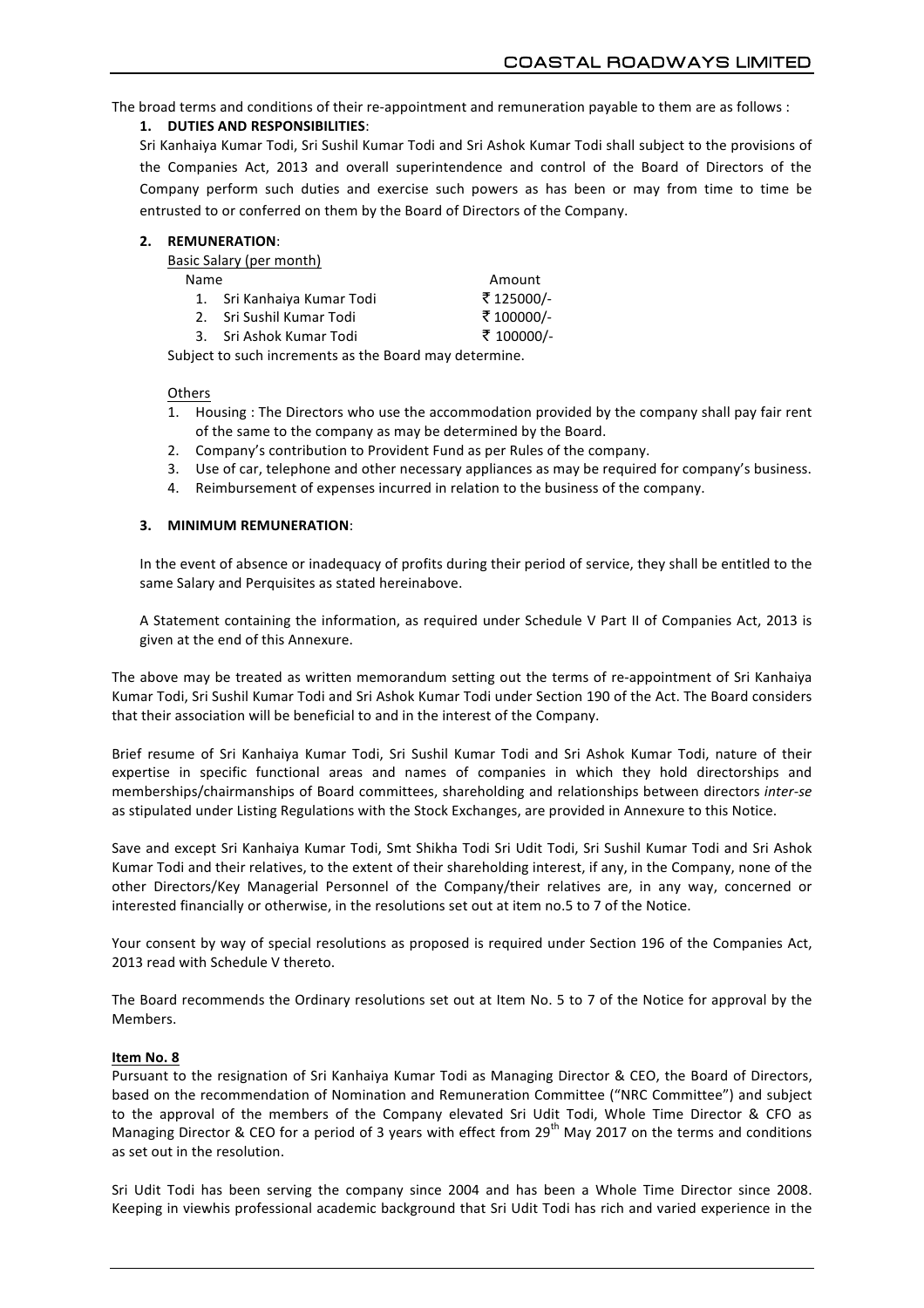industry and his continuous association and active participation in the day-to-day management has been very fruitful to the company. It would be in the interest of the company to appoint him for a period of 3 years as Managing Director & CEO of the Company.

The broad terms and conditions of the appointment of and remuneration payable to Sri Udit Todi are as follows :

# **1. DUTIES AND RESPONSIBILITIES**:

Sri Udit Todi shall subject to the provisions of the Companies Act, 2013 and overall superintendence and control of the Board of Directors of the Company perform such duties and exercise such powers as has been or may from time to time be entrusted to or conferred on them by the Board of Directors of the Company.

# **2. REMUNERATION**:

Basic Salary (per month)

 $\bar{z}$  1,25,000/- per month, subject to such increments as the Board may determine.

#### **Others**

- 1. Housing : The Director who uses the accommodation provided by the company shall pay fair rent of the same to the company as may be determined by the Board.
- 2. Company's contribution to Provident Fund as per Rules of the company.
- 3. Use of car, telephone and other necessary appliances as may be required for company's business.
- 4. Reimbursement of expenses incurred in relation to the business of the company.

### **3. MINIMUM REMUNERATION**:

In the event of absence or inadequacy of profits during their period of service, he shall be entitled to the same Salary and Perquisites as stated hereinabove.

A Statement containing the information, as required under Schedule V Part II of Companies Act, 2013 is given at the end of this Annexure.

The above may be treated as written memorandum setting out the terms of re-appointment of Sri Udit Todi under Section 190 of the Act. The Board considers that their association will be beneficial to and in the interest of the Company.

Brief resume of Sri Udit Todi, nature of their expertise in specific functional areas and names of companies in which they hold directorships and memberships/chairmanships of Board committees, shareholding and relationships between directors *inter-se* as stipulated under Listing Regulations with the Stock Exchanges, are provided in Annexure to this Notice.

Save and except Sri Kanhaiya Kumar Todi, Smt. Shikha Todi Sri Udit Todi, Sri Sushil Kumar Todi and Sri Ashok Kumar Todi and their relatives, to the extent of their shareholding interest, if any, in the Company, none of the other Directors/Key Managerial Personnel of the Company/their relatives are, in any way, concerned or interested financially or otherwise, in the resolutions set out at item no.8 of the Notice.

Your consent by way of Ordinary resolutions as proposed is required under Section 196 of the Companies Act, 2013 read with Schedule V thereto.

# **Item Nos. 9 and 10**

With an aim to broad-base the Board by co-opting experienced and expert professionals, and in order to elevate/ promote the desirable candidate, the Board of directors, based on the recommendation of Nomination and Remuneration Committee ("NRC Committee") and subject to the approval of the members of the Company, have elevated and appointed Sri Raja Saraogi, President as an Additional Director designated as Whole Time Director and Chief Financial Officer of the Company for a period of 3 years with effect from 29<sup>th</sup> May 2017 on the terms and conditions as set out in the resolution.

Sri Raja Saraogi is a Chartered Accountant and a Company Secretary and has around 15 years of professional experience across various businesses in the Coastal Group. As President of the Company, he has been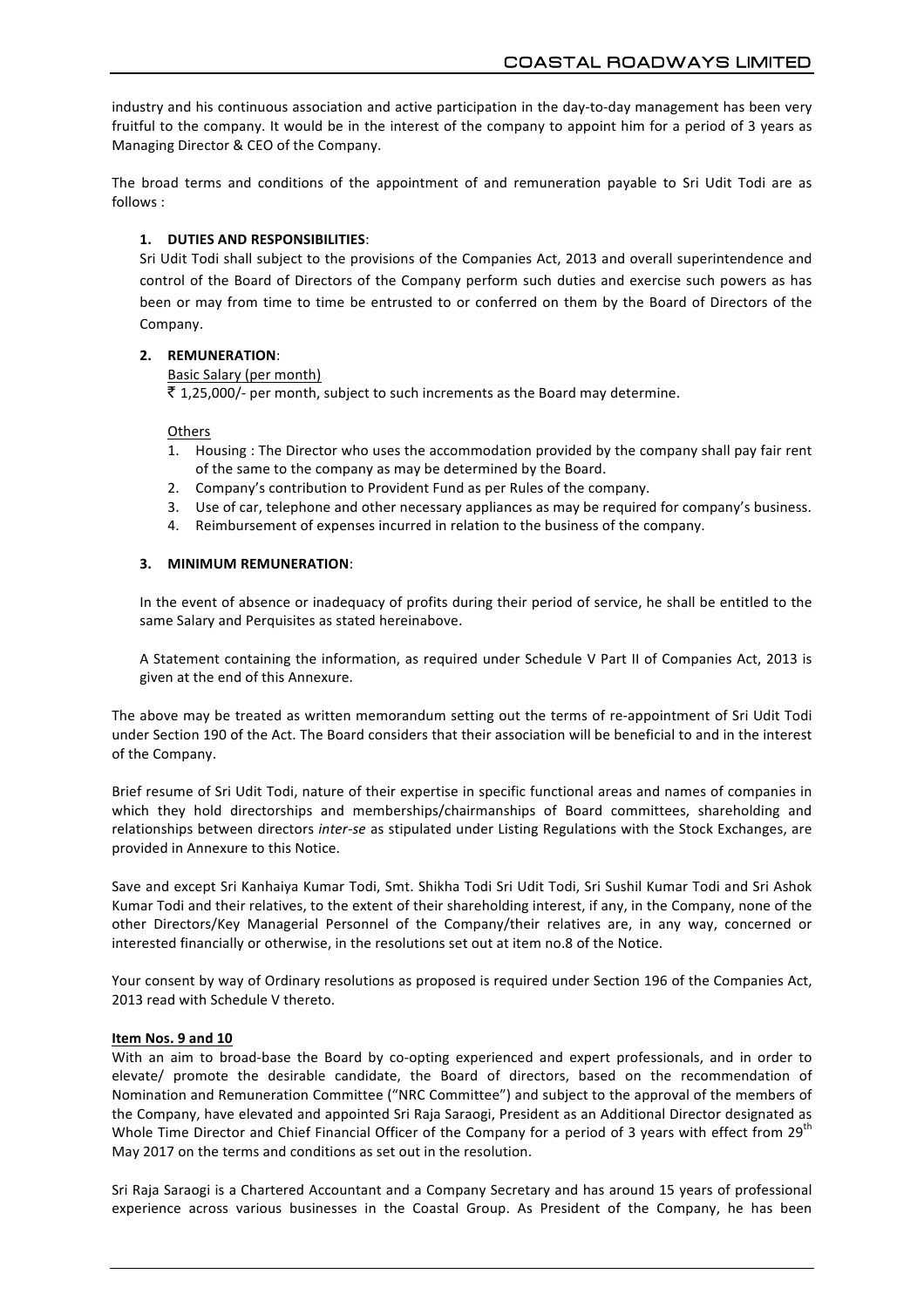overseeing the Transportation and Logistic business of the Company since 2007. He has managed to add a series of laurels to his merit. In the year 2013, he was facilitated as Youth Transport Personality – Eastern India at Transport Excellence Awards by Zee News & Mahindra.

The Company has received a notice pursuant to Section 160 of the Companies Act, 2013, along with the requisite deposit from a Member specifying his intention to propose the appointment of Sri Raja Saraogi as a Director on the Board of the Company.

The Members are also informed that appointment of Sri Raja Saraogi as the Whole Time Director with effect from  $29<sup>th</sup>$  May 2017, was made at the then remuneration which he was drawing in his capacity as the President of the Company.

The broad terms and conditions of the appointment of and remuneration payable to Sri Raja Saraogi are as follows :

# **1. DUTIES AND RESPONSIBILITIES**:

Sri Raja Saraogi shall subject to the provisions of the Companies Act, 2013 and overall superintendence and control of the Board of Directors of the Company perform such duties and exercise such powers as has been or may from time to time be entrusted to or conferred on them by the Board of Directors of the Company.

### **2. REMUNERATION**:

Basic Salary (per month)

 $\bar{\tau}$  70,000/- per month, subject to such increments as the Board may determine.

#### House Rent Allowance (per month)

 $\bar{\tau}$  30,000/- per month, subject to such increments as the Board may determine.

#### **Others**

- 1. Company's contribution to Provident Fund as per Rules of the company.
- 2. Use of car, telephone and other necessary appliances as may be required for company's business.
- 3. Reimbursement of expenses incurred in relation to the business of the company.
- 4. Leave and encashment of leaven as per policy of the company.
- 5. Gratuity and/or contribution to the Gratuity Fund of the company.
- 6. For the purposes of Gratuity, Provident Fund and other like benefits, if any, the service of Sri Raja Saraogi will be considered as continuous service with the Company from the date of joining the Coastal Group.

### **3. MINIMUM REMUNERATION**:

In the event of absence or inadequacy of profits during their period of service, he shall be entitled to the same Salary and Perquisites as stated hereinabove.

A Statement containing the information, as required under Schedule V Part II of Companies Act, 2013 is given at the end of this Annexure.

The above may be treated as written memorandum setting out the terms of appointment of Sri Raja Saraogi under Section 190 of the Act. The Board considers that their association will be beneficial to and in the interest of the Company.

Brief resume of Sri Raja Saraogi, nature of their expertise in specific functional areas and names of companies in which they hold directorships and memberships/chairmanships of Board committees, shareholding and relationships between directors *inter-se* as stipulated under Listing Regulations with the Stock Exchanges, are provided in Annexure to this Notice. Sri Raja Saraogi is not related to any other Director and Key Managerial Personnel of the Company.

Except Sri Raja Saraogi and his relatives, none of the other Directors, Key Managerial Personnel of the Company or their respective relatives are, in any way, concerned or interested, financially or otherwise, in the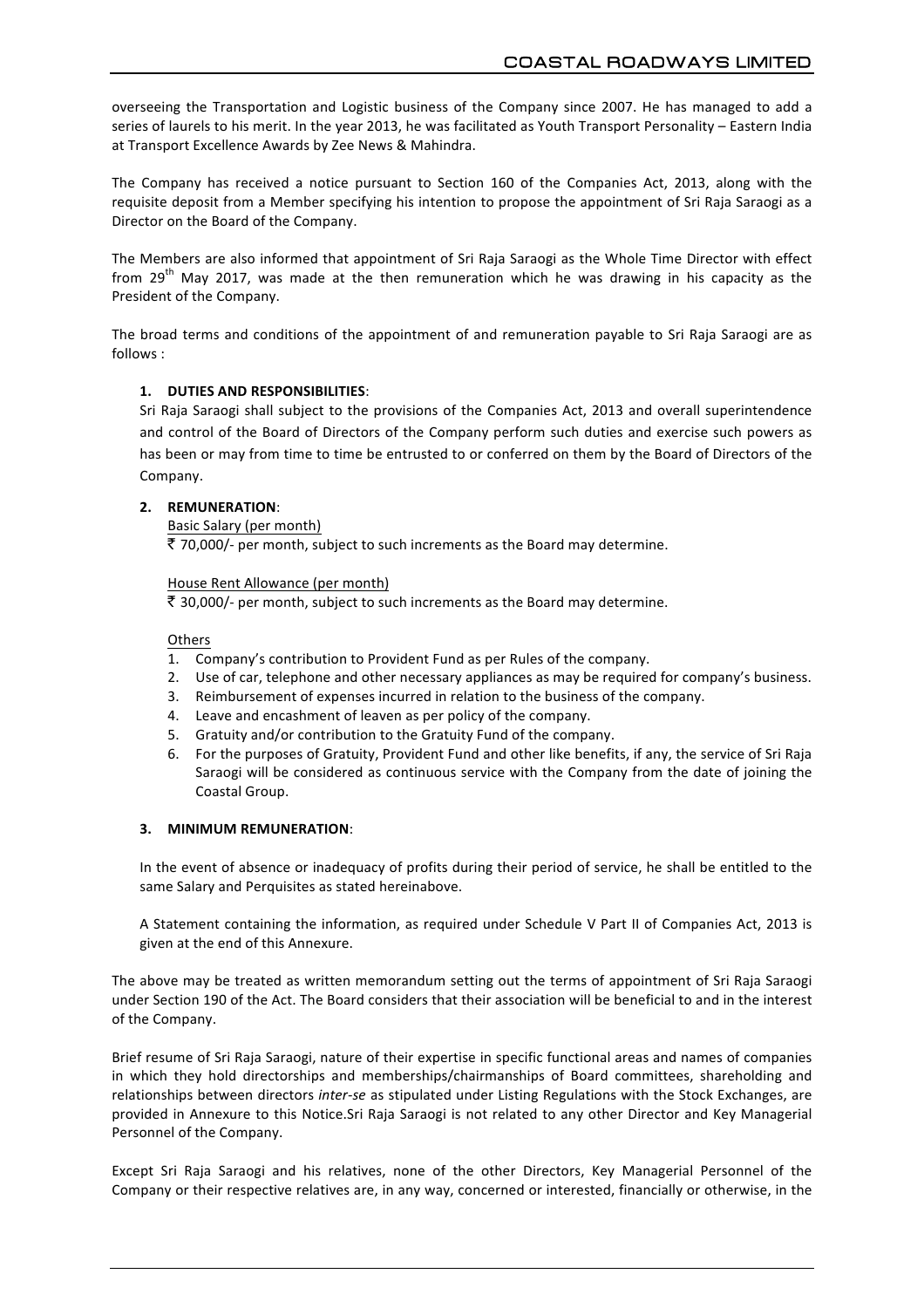said resolution(s). The Board commends the ordinary resolution(s) as set out in Item No(s). 9 and 10 of this Notice for your approval.

# Statement containing information, as required under Schedule V Part II of the Companies Act, **2013** covering item nos. 5 to 10 of the notice is as follows :

| <b>I. General Information</b>                                                                                                                                         | Sri Kanhaiya<br><b>Kumar Todi</b>                                                                                                                                                                                                                                                                                 | Sri Udit Todi                                                                                         | Sri Sushil<br><b>Kumar Todi</b>                                                               | Sri Ashok<br><b>Kumar Todi</b>                                                                | Sri Raja<br>Saraogi                                                                   |  |
|-----------------------------------------------------------------------------------------------------------------------------------------------------------------------|-------------------------------------------------------------------------------------------------------------------------------------------------------------------------------------------------------------------------------------------------------------------------------------------------------------------|-------------------------------------------------------------------------------------------------------|-----------------------------------------------------------------------------------------------|-----------------------------------------------------------------------------------------------|---------------------------------------------------------------------------------------|--|
| (1) Nature of Industry                                                                                                                                                |                                                                                                                                                                                                                                                                                                                   |                                                                                                       | Road Transport                                                                                |                                                                                               |                                                                                       |  |
| (2) Date or expected date of<br>commencement of commerical<br>production                                                                                              | 24th September 1968                                                                                                                                                                                                                                                                                               |                                                                                                       |                                                                                               |                                                                                               |                                                                                       |  |
| (3) In case of new companies<br>expected date of<br>commencement of activities as<br>per project approved by financial<br>institutions appearing in the<br>prospectus | Not applicable                                                                                                                                                                                                                                                                                                    |                                                                                                       |                                                                                               |                                                                                               |                                                                                       |  |
| (4) Financial Perfomance based<br>on given indicators                                                                                                                 | Profit after tax for last 3 financial years (a) 2016-17 : ₹24 lacs (b) 2015-16 : ₹81 lacs (c)<br>2014-15 : ₹37 lacs.                                                                                                                                                                                              |                                                                                                       |                                                                                               |                                                                                               |                                                                                       |  |
| (5) Foreign Investments or<br>collaborations if any                                                                                                                   | Not applicable                                                                                                                                                                                                                                                                                                    |                                                                                                       |                                                                                               |                                                                                               |                                                                                       |  |
| II. Information about the<br>appointee                                                                                                                                |                                                                                                                                                                                                                                                                                                                   |                                                                                                       |                                                                                               |                                                                                               |                                                                                       |  |
| (1) Background details                                                                                                                                                | Serving the<br>company since<br>1974                                                                                                                                                                                                                                                                              | Serving the<br>company since<br>2008                                                                  | Serving the<br>company since<br>1995                                                          | Serving the<br>company since<br>1994                                                          | Serving the<br>company since<br>2002                                                  |  |
| (2) Past Remuneration                                                                                                                                                 | ₹ 125000/- pm                                                                                                                                                                                                                                                                                                     | ₹ 100000/- pm                                                                                         | ₹ 100000/- pm                                                                                 | ₹ 100000/- pm                                                                                 | ₹ 100000/- pm                                                                         |  |
| (3) Recognition or awards                                                                                                                                             |                                                                                                                                                                                                                                                                                                                   | $-$                                                                                                   |                                                                                               |                                                                                               |                                                                                       |  |
| (4) Job Profile and his suitability                                                                                                                                   | Whole time<br>director &<br>Chairman, 43<br>years of<br>experience in<br>the industry                                                                                                                                                                                                                             | Managing<br>Director &<br>CEO, dynamic<br>management<br>professional<br>with 9 years of<br>experience | Whole time<br>director, over<br>33 years of<br>experience in<br>the industry                  | Whole time<br>director, over<br>33 years of<br>experience in<br>the industry                  | Whole time<br>director &<br>CFO, over 15<br>years of<br>experience in<br>the industry |  |
| (5) Remuneration proposed                                                                                                                                             | ₹ 125000/- pm                                                                                                                                                                                                                                                                                                     | ₹ 125000/- pm                                                                                         | ₹ 100000/- pm                                                                                 | ₹ 100000/- pm                                                                                 | ₹ 100000/- pm                                                                         |  |
| (6) Comparative remuneration<br>profile with respect to industry,<br>size of company, profile of the<br>position and person                                           | Commensurate with industry standards                                                                                                                                                                                                                                                                              |                                                                                                       |                                                                                               |                                                                                               |                                                                                       |  |
| (7) Pecuniary Relations directly<br>or indirectly with the company,<br>or relationship with managerial<br>personnel, if any                                           | Remuneration<br>as stated<br>above, Whole<br><b>Time Director</b><br>& Promoter                                                                                                                                                                                                                                   | Remuneration<br>as stated<br>above,<br>Managing<br>Director, KMP<br>& Promoter                        | Remuneration<br>as stated<br>above, Whole<br><b>Time Director</b><br>& Promoters'<br>relative | Remuneration<br>as stated<br>above, Whole<br><b>Time Director</b><br>& Promoters'<br>relative | Remuneration<br>as stated<br>above, Whole<br><b>Time Director</b><br>& KMP            |  |
| III. Other Information                                                                                                                                                |                                                                                                                                                                                                                                                                                                                   |                                                                                                       |                                                                                               |                                                                                               |                                                                                       |  |
| (1) Reasons of Loss or<br>inadequate profits                                                                                                                          | Oversupply of vehicles due to continuous launch of Start-Up companies with huge<br>foreign funding resulted into weakening of freight rates.                                                                                                                                                                      |                                                                                                       |                                                                                               |                                                                                               |                                                                                       |  |
| (2) Steps taken or proposed to<br>be taken for improvement                                                                                                            | Efforts are being taken to reduce costs & improve operating margins. With past track<br>record of the company and the anticipated political stability and thrust to<br>infrastructure development is expected to revive road transport business and enhance<br>business volumes                                   |                                                                                                       |                                                                                               |                                                                                               |                                                                                       |  |
| (3) Expected increase in<br>productivity and profits in<br>measurable terms                                                                                           | Though the turnover in the current period has remain almost same it is expected that<br>with implemenation of GST, entry barriers for unorganised players and revival of infra<br>sector the business volumes will increase substantially and the company's operations<br>will become profitable in years to come |                                                                                                       |                                                                                               |                                                                                               |                                                                                       |  |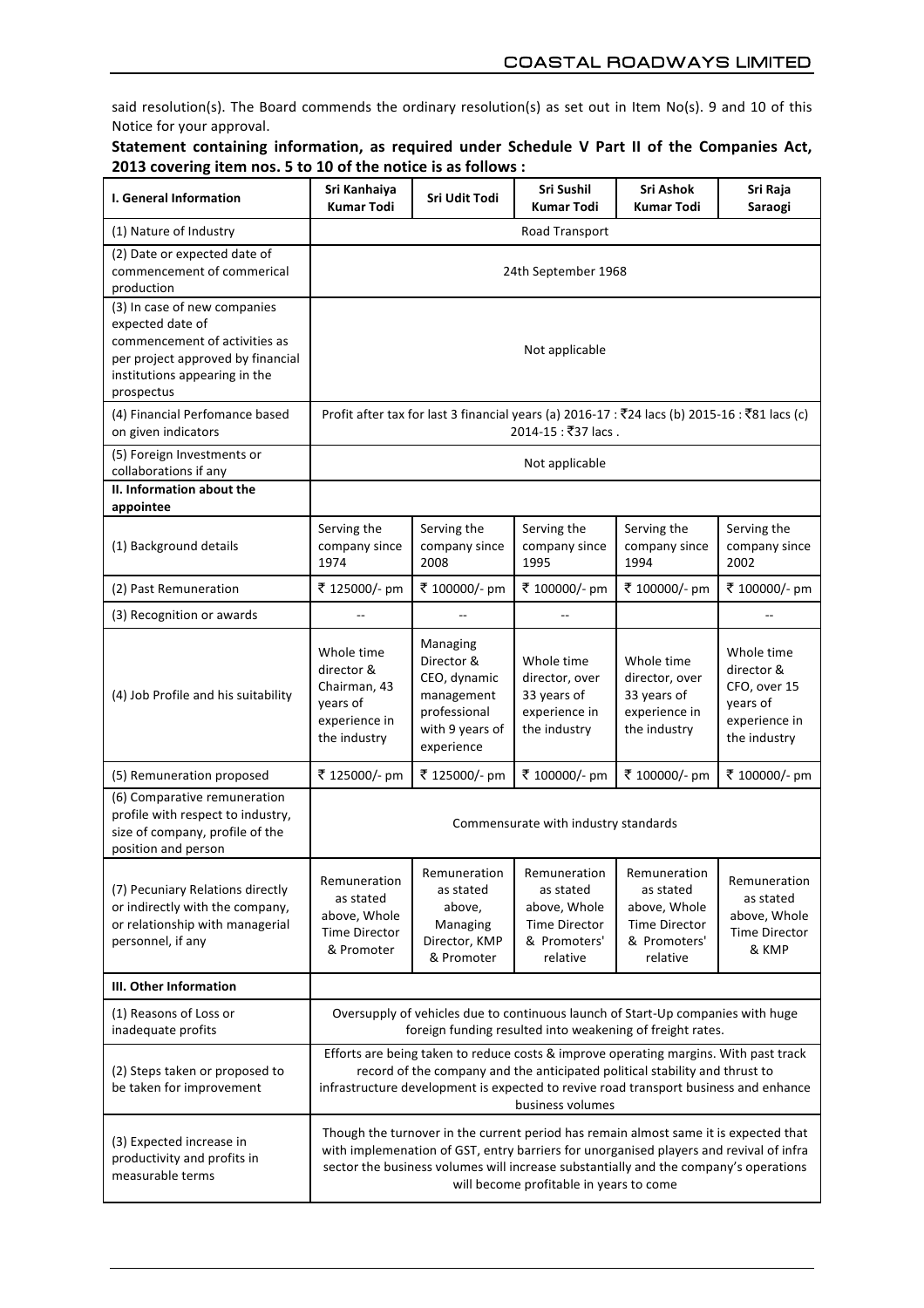The Board of Directors is of the opinion that the above remuneration being paid / payable to them commensurate with the duties and responsibilities and is well within the limits specified in Schedule V of the Companies Act, 2013.

#### **Annexure**

# **Particulars of Directors proposed to be appointed / re-appointed at the 49<sup>th</sup> Annual General Meeting of the Company to be held on Tuesday, the 5<sup>th</sup> day of September, 2017 at 11:00 A.M.**

#### **1. Sri Kanhaiya Kumar Todi**

Sri Kanhaiya Kumar Todi, aged about 65 years is a well known industrialist having knowledge, experience and expertise on areas relating to road transportation, financial management, human resource development. He had joined the company as Director in 1974 and has been very instrumental in growth of the company over last 4 decades. He holds 330825 shares of the company in his name as on 31 $^{\rm st}$  March 2017.

Sri Kanhaiya Kumar Todi is also Director in the several other companies viz. Todi Projects Pvt. Ltd, Shikha Leasing & Finance Pvt Ltd, Snuk Housing & Holdings Pvt Ltd., Coastal Properties Pvt Ltd., Coastal Industrial Finance Ltd., Alps Housing & Holdings Ltd., Todi Investments Ltd., MM Udyog Ltd., Todi Services Ltd., Coastal Agro-Tech India Pvt Ltd., Udit Properties Pvt. Ltd., Todi Sons Ltd., Snuk Properties Pvt. Ltd., Syscon Logistic Services Pvt. Ltd., Satyam Merchandise Pvt. Ltd., Satabadi Agency Pvt. Ltd. and Annupurna Tie-up PvtLtd. He is not a member of any committee in any other company.

### **2. Sri Udit Todi**

Sri Udit Todi, aged about 32 years has done his Masters in Finance & Investments from The University of Nottingham, UK. He has knowledge, experience and expertise on areas relating to business and financial management. He holds 144600 shares of the company in his name as on 31<sup>st</sup> March 2017.

Sri Udit Todi is also Director in the several other companies viz. Todi Projects Pvt. Ltd, Shikha Leasing & Finance Pvt Ltd, Coastal Properties Pvt Ltd., Continental Road Carriers Pvt. Ltd, CRL Supply Chain Solution Pvt. Ltd., Alps Housing & Holdings Ltd., MM Udyog Ltd., Todi Services Ltd., Coastal Agro-Tech India Pvt Ltd., Udit Properties Pvt. Ltd., Todi Sons Ltd., Snuk Properties Pvt. Ltd., Syscon Logistic Services Pvt. Ltd., Satyam Merchandise Pvt. Ltd., Satabadi Agency Pvt. Ltd., Annupurna Tie-up Pvt Ltd and Snuk Housing & Holdings Pvt Ltd. He is not a member of any committee in any other company.

### **3. Sri Sushil Kumar Todi**

Sri Sushil Kumar Todi, aged about 59 years is a well known industrialist having knowledge, experience and expertise on areas relating to road transport, financial management, business administration, express logistic. He does not hold any shares of the company in his name as on  $31<sup>st</sup>$  March 2017.

Sri Sushil Kumar Todi is also Director in the several other companies viz. Todi Projects Pvt. Ltd, Todi Investments Ltd., and Coastal Trans Logistic Pvt Ltd. He is not a member of any committee in any other company.

#### **4. Sri Ashok Kumar Todi**

Sri Ashok Kumar Todi, aged about 57 years is a well known industrialist having knowledge, experience and expertise on areas relating to road transportation, supply chain management and logistics. He does not hold any shares of the company in his name as on  $31<sup>st</sup>$  March 2017.

Sri Ashok Kumar Todi is also Director in the several other companies viz. Todi Projects Pvt. Ltd, Alps Housing & Holdings Ltd., CRL Logistic Pvt Ltd., Coastal Properties Pvt. Ltd., Saveon Logistics Pvt Ltd., Dhwani Developers Ltd., and Add Properties Pvt Ltd. He is not a member of any committee in any other company.

#### **5. Smt. Shikha Todi**

Smt. Shikha Todi, aged about 61 years is a Commerce Graduate from Sophia College, Mumbai. She possesses wide experience of managing investments into real estate and financial markets and has sharp acumen in human resource management. She has also been actively participating in administration of Social Welfare & Charitable services run by the trusts managed by the Coastal Group with special focus in